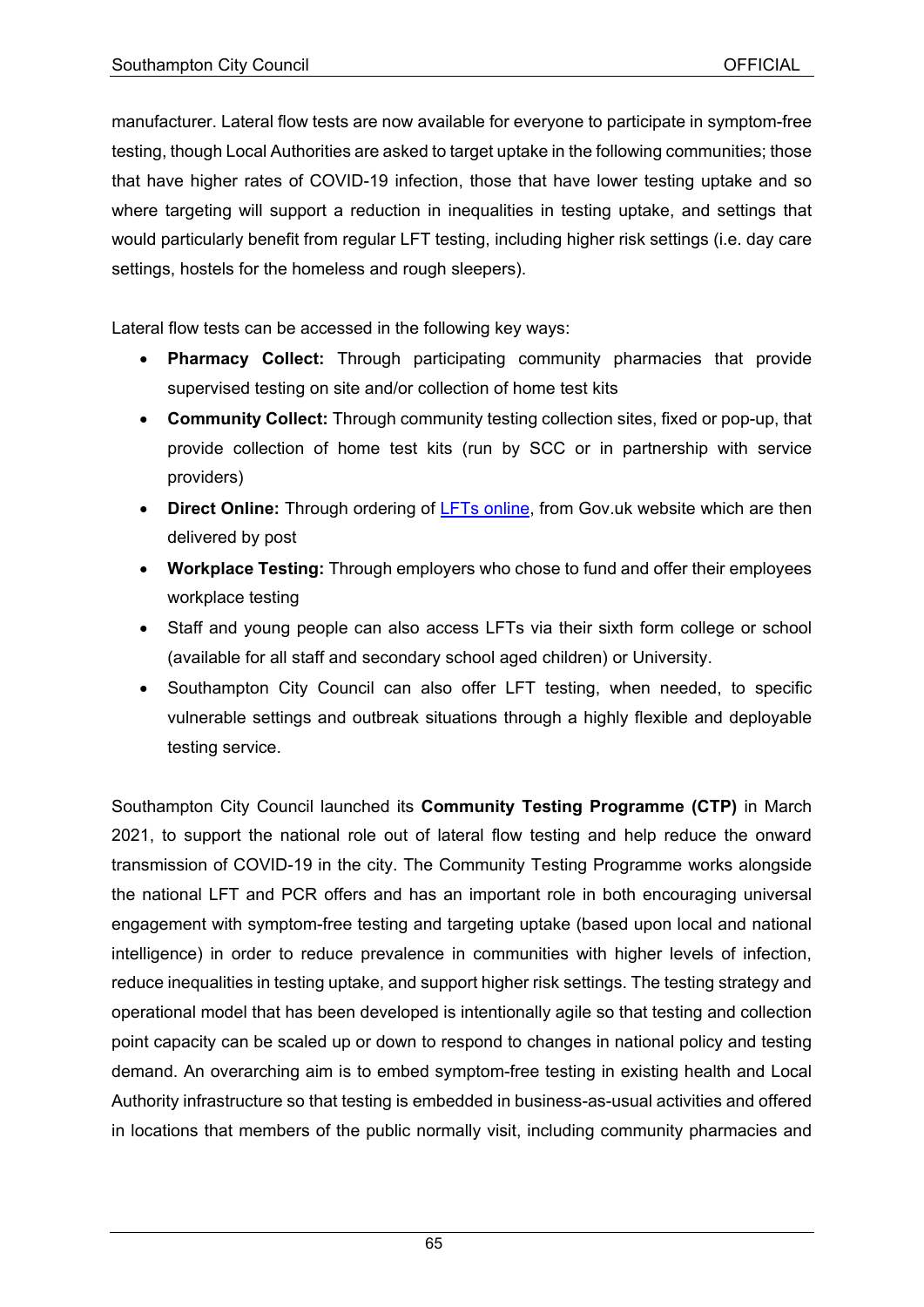SCC Gateway. In this way we then take "tests to the people", enabling symptom-free testing to become an easier choice for people to engage with.

### Targeted Community Testing Programme (TCTP) – Reaching Underserved Communities

 programme and has involved the identification of priority cohorts in order to ensure that efforts are focused on reaching individuals or groups that are underrepresented or disproportionately free testing is important, deliver key messages, and provide top tips on undertaking a home is also being undertaken with other projects within the Local Outbreak Management Plan to A plan to support targeting provision of LFTs has been developed to inform the overall strategy and operational model, informed by national and local qualitative and quantitative intelligence. This targeted programme now constitutes the main focus of the local authority testing impacted by COVID-19. The plan includes setting up additional collection points in locations such as Children's Centres, Homeless Hostels, Sexual Health and Vaccination Clinics as well as Day Care settings to engage those with lower levels of testing uptake and/or those more vulnerable to serious illness from COVID-19. Engagement officers and volunteers have been trained to be able to engage target populations in discussions about why regular symptom test well. They act as ambassadors for symptom free testing and are able to engage their own communities in symptom-free testing, in a way that is meaningful to those residents. Joint work ensure joint targeting of interventions and messaging, such as joint pop-up vaccination and symptom-free testing offers in target communities and settings.

 think the same groups will have low testing uptake, local resident surveys, asking those that As Local Authorities currently receive limited data on who is participating in symptom-free testing, SCC is currently using a combination of methods to better understand which groups and communities are not engaging with symptom-free testing. This includes utilising data from PowerBI and Southampton Test and Trace, utilising data on low vaccine uptake where we test on site what their occupation is, information from national pilots, and qualitative feedback through community meetings and direct from residents.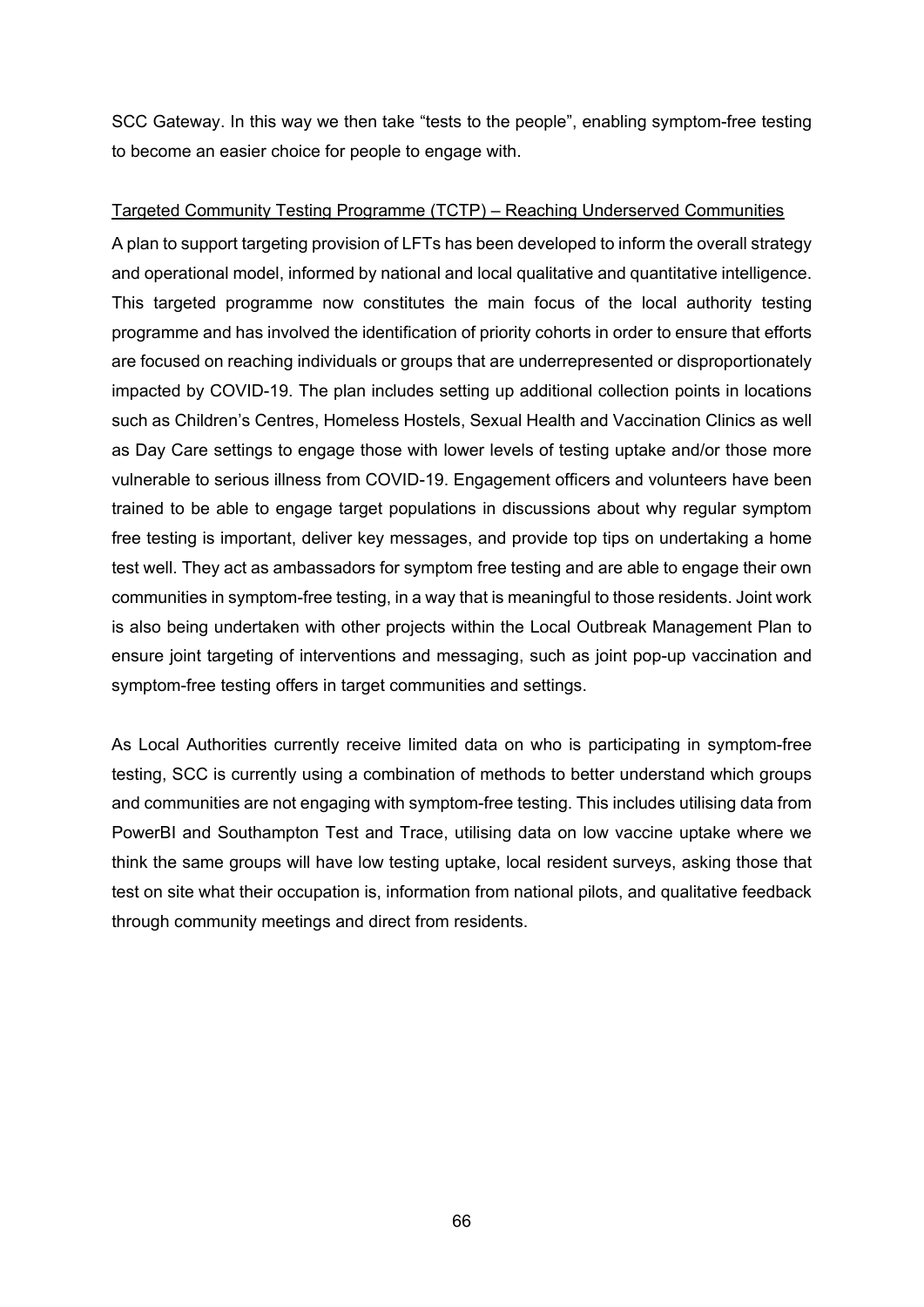| Figure 9: Summary of the main testing offers available in Southampton: |  |  |
|------------------------------------------------------------------------|--|--|
|------------------------------------------------------------------------|--|--|

| <b>Test</b>     | What type of test is this?                              | Who is it for?                                           | How do I book?                                 |
|-----------------|---------------------------------------------------------|----------------------------------------------------------|------------------------------------------------|
| Standard        | The PCR test is the ONLY                                | People of any age with any of the                        | Book a test or order a test online at          |
| PCR test        | Covid-19 test for people                                | following symptoms;                                      | gov.uk, or call 119 if you do not have         |
|                 | with symptoms                                           | a high temperature,                                      | internet access, as soon as you                |
|                 |                                                         | and/or;                                                  | develop any symptoms of Covid-19.              |
|                 |                                                         | a new, continuous cough                                  |                                                |
|                 |                                                         | and/or;                                                  |                                                |
|                 |                                                         | a sudden loss or change<br>to your sense of taste or     |                                                |
|                 |                                                         | smell.                                                   |                                                |
|                 |                                                         | PCR testing is also for people                           |                                                |
|                 |                                                         | who have been identified by Test                         |                                                |
|                 |                                                         | and Trace as a close contact of                          |                                                |
|                 |                                                         | someone who is positive for                              |                                                |
|                 |                                                         | COVID, but are not legally                               |                                                |
|                 |                                                         | required to self-isolate by the                          |                                                |
|                 |                                                         | criteria outlined above.<br>Everyone is encouraged to do | Collect home test kits from a local test       |
| Symptom<br>free | This is a quick turnaround<br>test using a lateral flow | free testing twice a week.                               | site, or book a rapid symptom free test        |
| testing         | test (LFT) for people                                   | Conducting the test twice a week                         | www.southampton.gov.uk/coronavirus-            |
|                 | without symptoms to find                                | gives the best chance of the LFT                         | covid19/covid-testing/symptom-free-            |
|                 | otherwise undetected                                    | detecting any COVID-19                                   | booking                                        |
|                 | cases.                                                  | infection.                                               |                                                |
|                 |                                                         |                                                          | Or see https://maps.test-and-                  |
|                 | 1 in 3 people with COVID-                               | Additional offers are established                        | trace.nhs.uk/                                  |
|                 | 19 infection do not have                                | for target communities and                               |                                                |
|                 | any symptoms and so                                     | settings                                                 |                                                |
|                 | may be spreading the<br>virus unknowingly.              |                                                          |                                                |
| Workplace       | This is a quick turnaround                              | Businesses are strongly                                  | Your employer will give you details of         |
| testing         | test using a lateral flow                               | encouraged to set up a                                   | their own workplace testing scheme.            |
|                 | test (LFT) for people                                   | workplace testing scheme.                                | If a workplace offer is not in place,          |
|                 | without symptoms to find                                |                                                          | you can book or collect a rapid                |
|                 | otherwise undetected                                    |                                                          | symptom free test from one of                  |
|                 | cases. sites.                                           |                                                          | Southampton's community sites:                 |
|                 |                                                         |                                                          | www.southampton.gov.uk/coronavirus-            |
|                 |                                                         |                                                          | covid19/covid-testing/symptom-free-<br>booking |
| School          | This is a quick turnaround                              | Staff at all nurseries, schools and                      | Staff and students will receive their          |
| testing         | test using a lateral flow                               | colleges and secondary school                            | test kits at their school or setting           |
|                 | test (LFT) for people                                   | and college students.                                    |                                                |
|                 | without symptoms to find                                |                                                          |                                                |
|                 | otherwise undetected                                    |                                                          |                                                |
|                 | cases                                                   |                                                          |                                                |
|                 | Some secondary schools                                  |                                                          |                                                |
|                 | and sixth form Colleges in                              |                                                          |                                                |
|                 | Southampton are                                         |                                                          |                                                |
|                 | participating in saliva                                 |                                                          |                                                |
|                 | LAMP testing to detect                                  |                                                          |                                                |
|                 | COVID-19 infection in                                   |                                                          |                                                |
|                 | people with no symptoms,                                |                                                          |                                                |
|                 | as part of the DHSC                                     |                                                          |                                                |
|                 | funded Hiow programme.                                  |                                                          |                                                |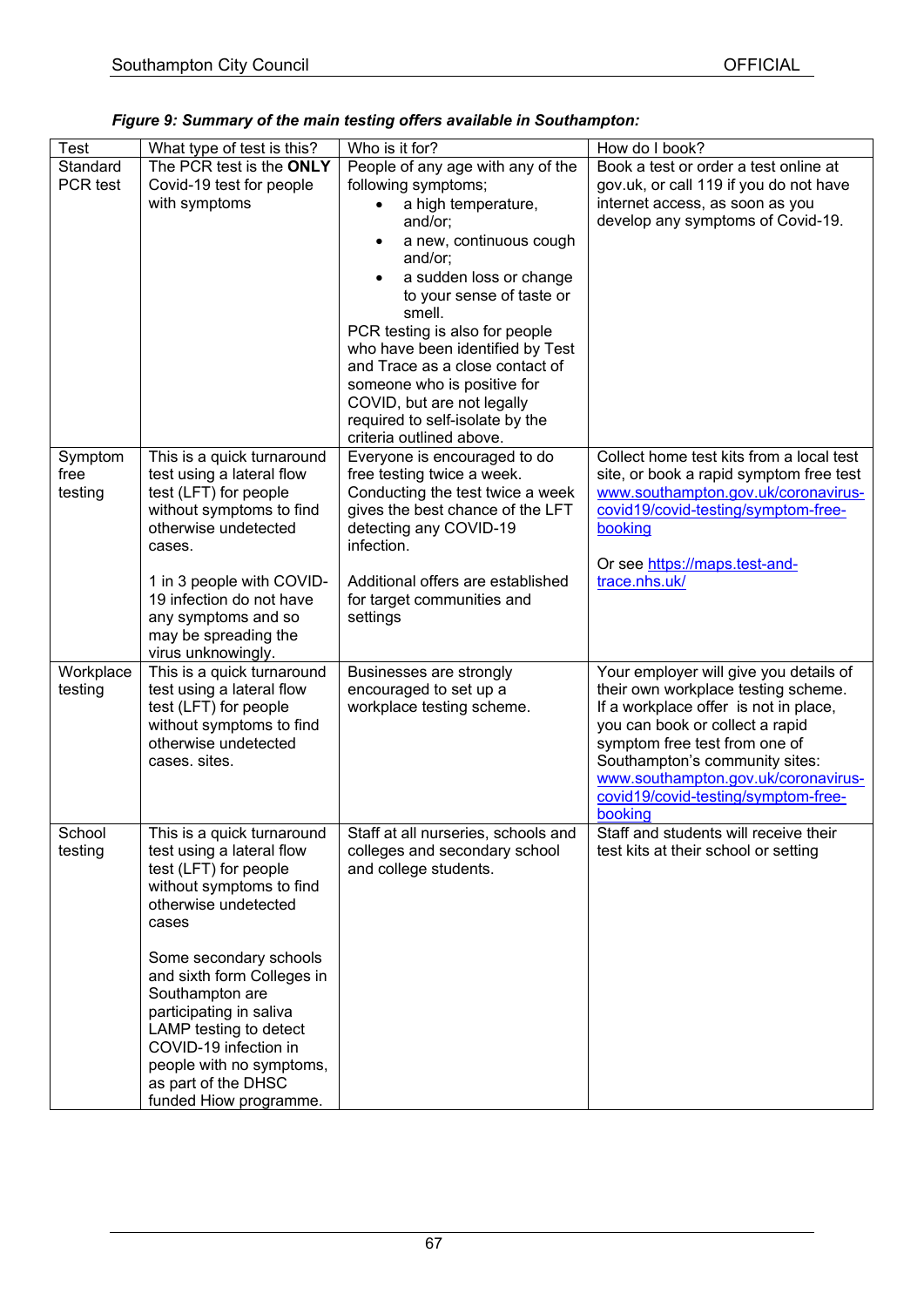Further information about *symptomatic testing* can be found here on the Council's website: <https://www.southampton.gov.uk/coronavirus-covid19/covid-testing/getting-tested.aspx>

Further information about *symptom-free* testing can be found here: https://www.southampton.gov.uk/coronavirus-covid19/covid-testing/symptom-freetesting.aspx

# **Local Contact Tracing Service: Southampton Test and Trace**

 aims to identify 'close contacts' of anyone who tests positive for coronavirus and, if necessary, Contact tracing has been identified as a way of monitoring the spread of COVID-19 infection and trying to manage the onward transmission of coronavirus. The national Test and Trace service has been operational since May 2020. The testing arm of this service aims to provide rapid access to a test for anyone who develops symptoms of COVID-19, whilst the tracing arm notifies them that they must self-isolate at home to help stop the spread of the virus unless exempt.

 has advised that at least 80% of contacts of an index case need to be contacted and that 80% For a test and trace system to be effective, SAGE (Scientific Advisory Group for Emergencies) of contacts would need to isolate.

 Southampton City Council, is supporting the National Test and Trace service with the operation of a local contact tracing service, called *Southampton Test and Trace*. The primary aim of Southampton Test and Trace is to increase the proportion of Southampton residents that are successfully contacted where they have tested positive for COVID-19, to advise that they and their close contacts (subject to the current isolation rules) self-isolate, and ensure that residents are aware of the support they can access to enable them to self-isolate where this is needed.

 The operational model for Southampton Test and Trace (outlined in figure 10 below) is for the resident within 24 - 28 hours. Southampton call tracers then seek to make contact with residents for up to a further 72 hours, by phone, email and text, asking them to self-isolate and Engagement Officer or not to visit the resident's home to try and make contact on the National Test and Trace service to "pass on" residents that had tested positive for COVID-19 to *Southampton Test and Trace* where the national team had been unable to contact the identifying their "close contacts" so that they can in turn be advised to self-isolate unless exempt by the National Test and Trace team. If after multiple failed contact attempts the case is uncontactable, an assessment is made as to whether to deploy a local Community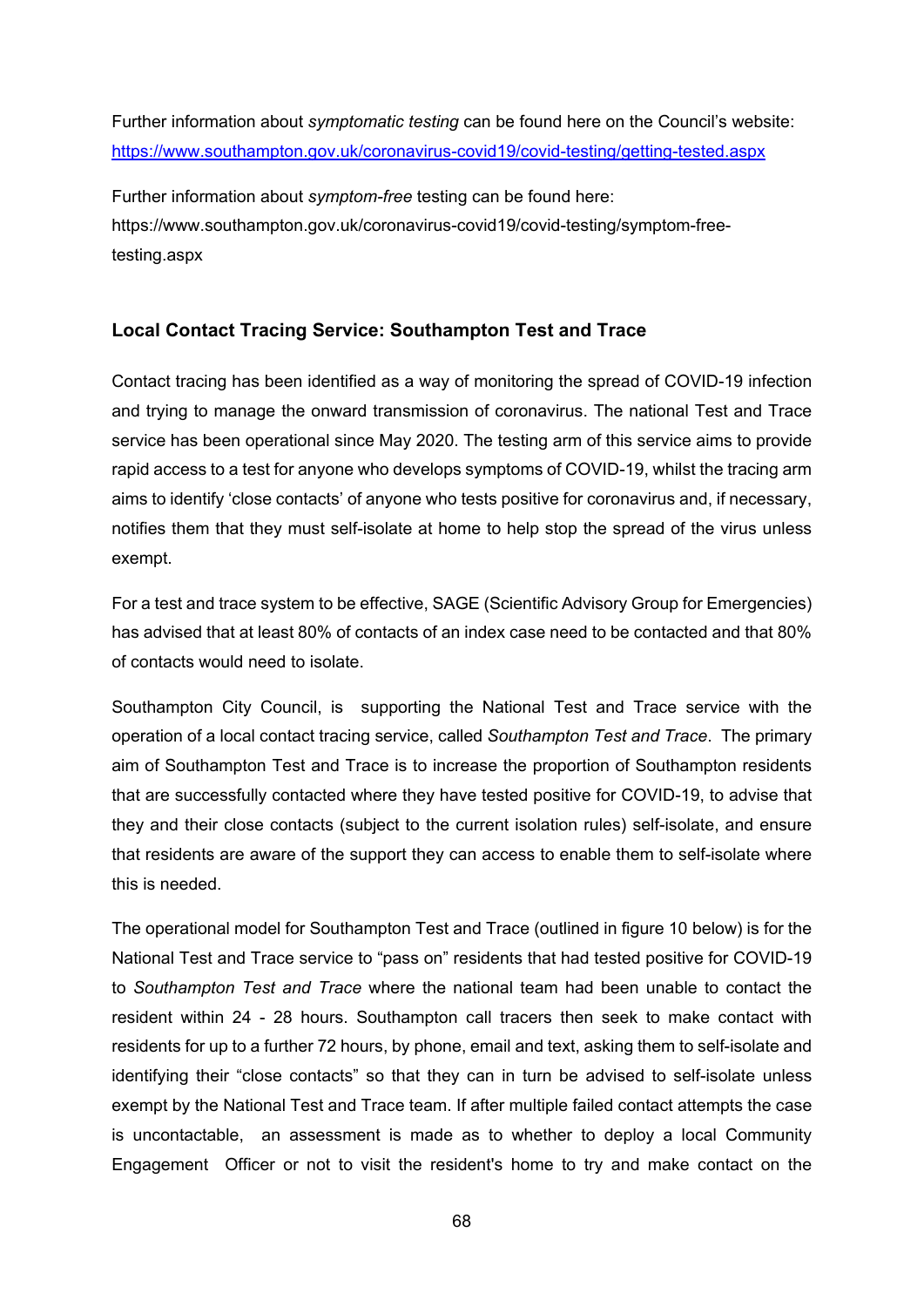doorstep. Priority for Community Engagement is given to the elderly, those identified as vulnerable and children where the parent/guardian has not been responded to contact attempts. Follow up attempts to contact residents that have been visited will also be made.

 support to self-isolate and/or are vulnerable. Importantly, by having direct contact with families in need, including: access to emergency resources, food, medicines, social support and the promotion of the self-isolation funding that is available for lower paid, working residents on benefits. We can also advise cases that are in need of medical support (i.e. physical or mental health need) to contact their GP services or 111. In some circumstances In addition to preventing the spread of COVID-19 infection in the City, *Southampton Test and Trace* aims to protect vulnerable residents by identifying individuals and families that require residents affected we can offer support and extra help as appropriate to individuals and the Senior Health Protection and Infection Prevention Nurse can be asked to engage with cases directly.

 The advantages of locally supported contact tracing are manifold, including: a higher potential authorities with good results. Nearly all Local Authorities in England have now set up their own for cases with incorrect or incomplete contact details to be traced using locally held contact details and a higher likelihood of cases responding due to the use of a local telephone number and call-back facilities. Tailored local media communications and advice from local medical professionals can also result in greater awareness and engagement with self-isolation guidance. Local contact tracing services have been successfully trialled in other local local contact tracing services.

 students (especially international students) who we are unable to reach easily. Links have been established with the two Universities in the city to assist us in reaching

 Regional and local contacts in other local authorities have been established to share weekly good practise meetings and discuss common themes and responses. The Department of Health and Social Care (DHSC) also attend regional meetings and are available to provide advice. They are also receptive to suggestions for improvements.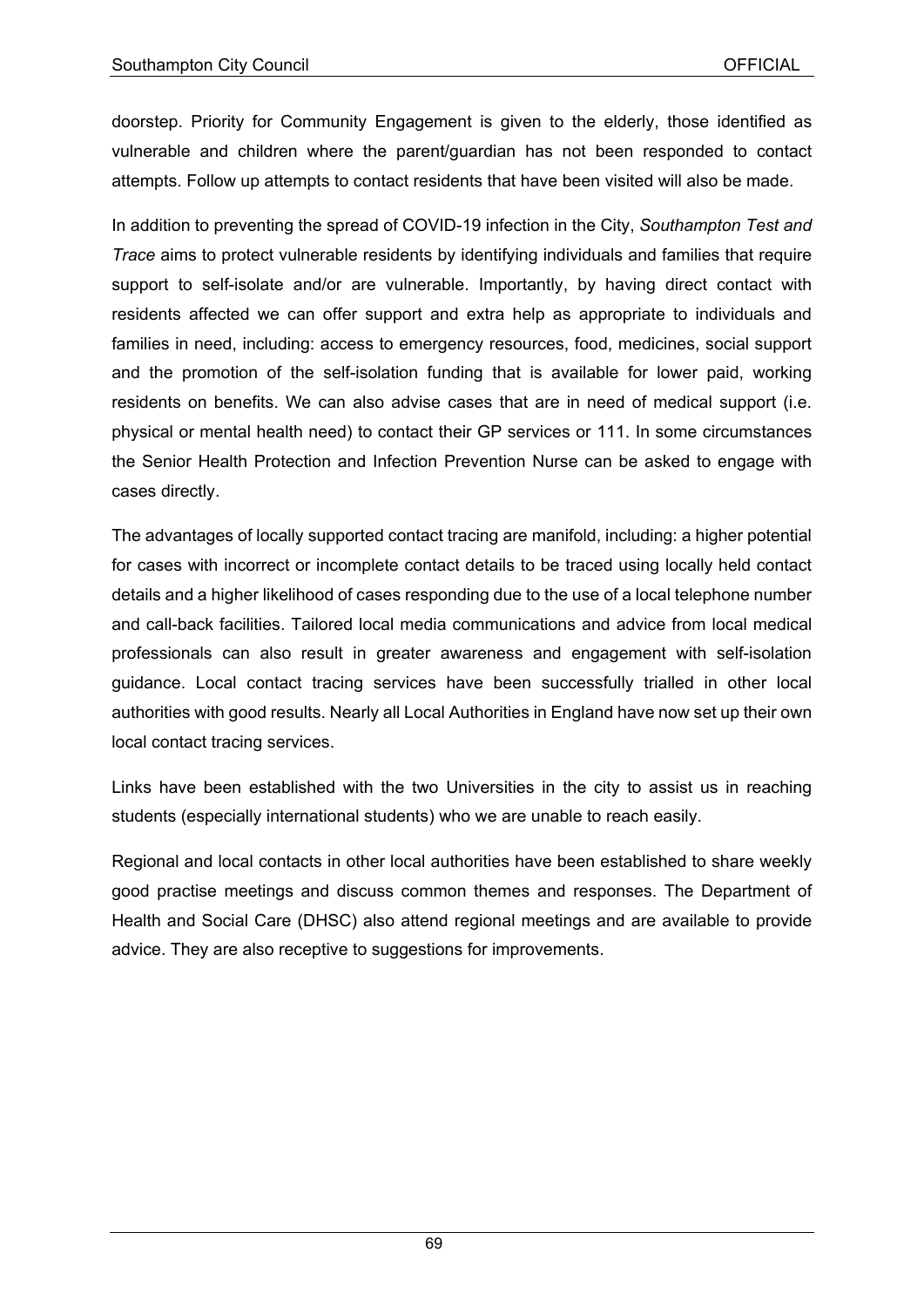

### *Figure 10: Southampton Test and Trace Service Operating Model*

Further information about *Southampton Test and Trace* can be found here on the Council's website: [https://www.southampton.gov.uk/coronavirus-COVID-1919/COVID-](https://www.southampton.gov.uk/coronavirus-covid19/covid-testing/southampton-test-trace.aspx)[19-testing/southampton-test-trace.aspx](https://www.southampton.gov.uk/coronavirus-covid19/covid-testing/southampton-test-trace.aspx) 

#### *Development of the local tracing offer*

 From the week beginning 15 March, SCC developed the local tracing offer beyond the core local tracing partnership by joining the 'pilot project for contacting non-contactable contacts' in cases, we can use local systems to try and track down these contacts and advise them to self- isolate unless exempt. It is hypothesised that local tracing teams will also be able to reach a Southampton. This pilot scheme gives LA's the opportunity to try and contact the close contacts of index cases who are hard to reach, such as those without personal details and whom the National Test and Trace team have no chance of reaching. By SCC taking on these proportion of contacts who cannot be reached nationally, for follow up support. This will increase the overall number of contacts receiving isolation follow-up support calls in the region.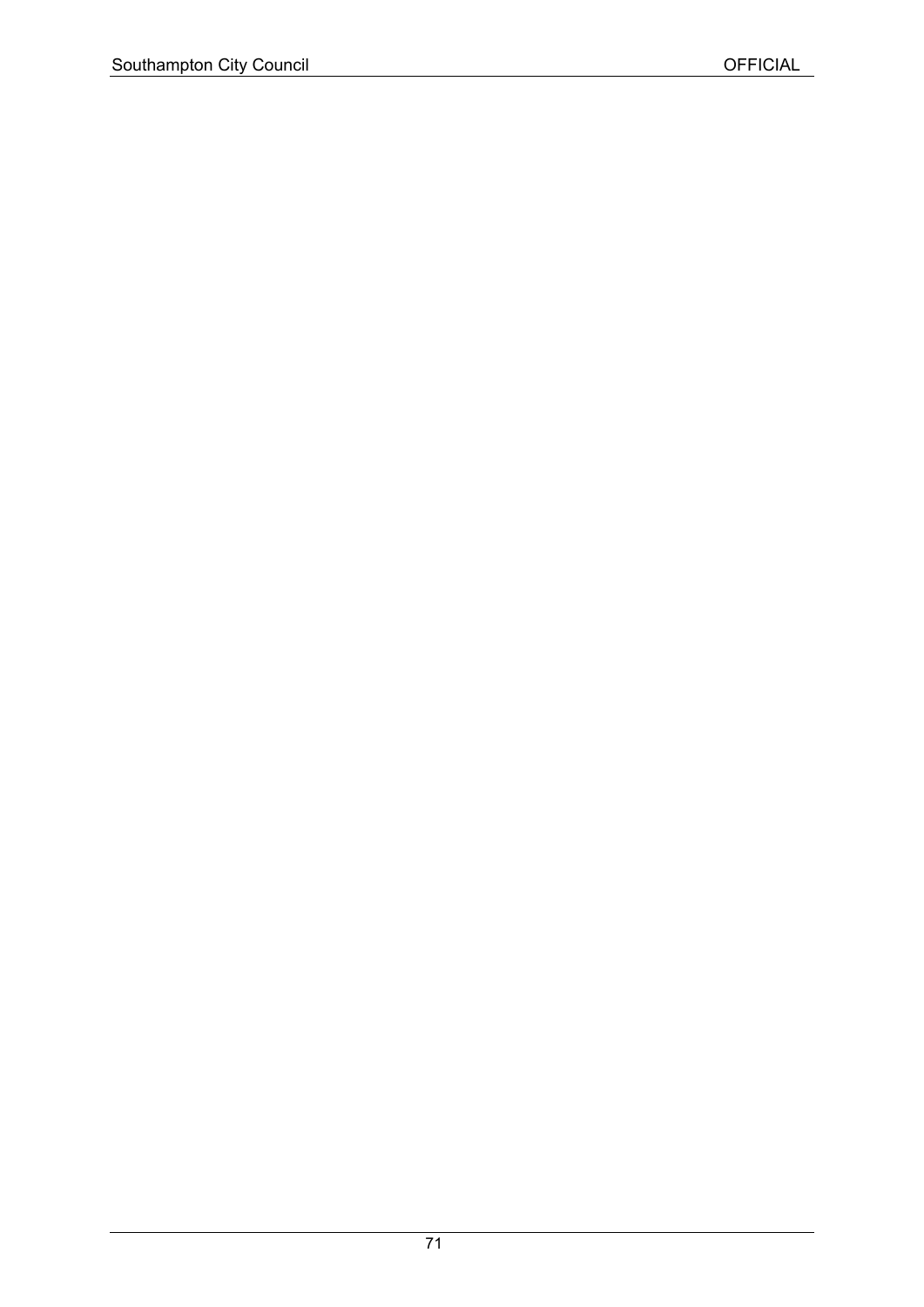# **Section 10 Self-Isolation**

It remains critical to encourage people who have symptoms to self-isolate immediately and get tested with a PCR test as quickly as possible. This still applies even if you have received one or more doses of MHRA approved COVID-19 vaccine.

 using LFD's as an alternative to self-isolation is also expected to be used more widely. If you Since August 16th 2021, the approach to close-contacts of cases who are fully vaccinated or under 18, has shifted. These individuals no longer need to self-isolate unless, or until, they become symptomatic and includes close-contact of [household](https://www.gov.uk/government/publications/covid-19-stay-at-home-guidance/stay-at-home-guidance-for-households-with-possible-coronavirus-covid-19-infection) or [non-household](https://www.gov.uk/government/publications/guidance-for-contacts-of-people-with-possible-or-confirmed-coronavirus-covid-19-infection-who-do-not-live-with-the-person/guidance-for-contacts-of-people-with-possible-or-confirmed-coronavirus-covid-19-infection-who-do-not-live-with-the-person) cases. They will be asked to take a PCR test. In addition to these changes, Daily Contact Testing (DCT) have only received one dose of COVID-19 vaccine, you will still be required to self-isolate.

# **Isolation for those testing positive for Covid-19**

 All individuals who test positive for COVID-19, including the double vaccinated and children, should self-isolate immediately for 10 days from when symptoms began (day zero) or from the date a test (day zero) when someone has no symptoms.

## **Isolation for those contacted by NHS Test and Trace or the NHS COVID-19 app.**

 fined if you do not self-isolate. Individuals should self-isolate and get a PCR test. It is a legal requirement to self-isolate if you are told to by NHS Test and Trace. You could be

If you are told to self-isolate by NHS Test and Trace or the NHS COVID-19 app you should:

- 1. Self-isolate immediately
- 2. Do not leave your home for any reason if you need food or medicine, order it online or by phone, or ask friends and family to drop it off at your home
- 3. Do not have visitors in your home, including friends and family except for essential care
- 4. Try to avoid contact with anyone you live with as much as possible
- 5. Keep your home well ventilated

## **Exemption from Self-isolation**

 Double vaccinated and all children (under 18 years and 6 months old) identified as a closecontact by NHS test and trace, will be advised to take a PCR test and only need to self-isolate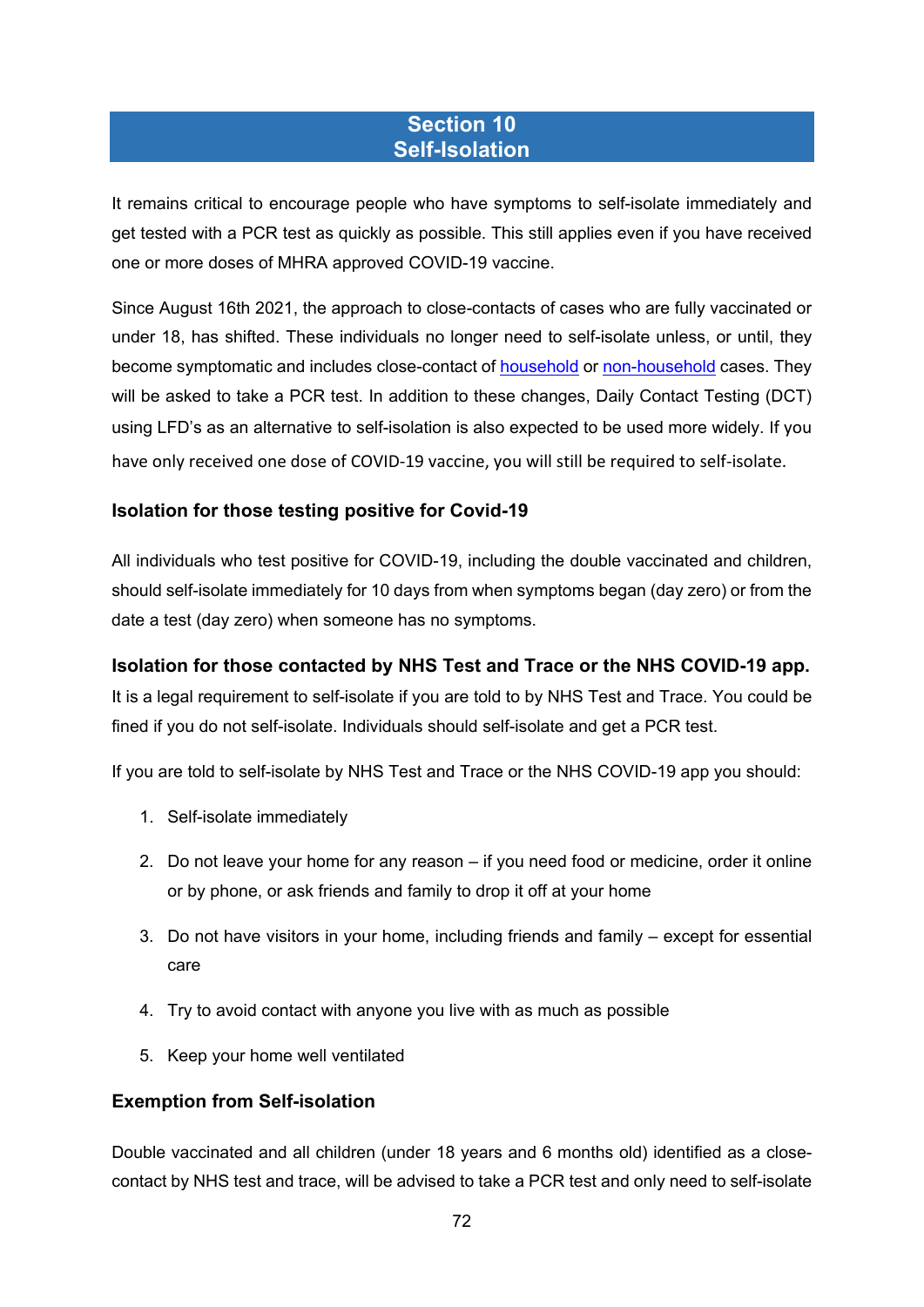if they test positive. They do not need to isolate whilst awaiting their test or test result. Where contacts are over 18 and not fully vaccinated, they are legally required to self-isolate unless they are taking part in an approved daily contact testing scheme.

#### **Port/Border Quarantine**

The cruise industry has resumed travel within UK waters and will soon be restarting international travel. In order to understand the impact of passengers returning to travel within enclosed spaces (ships), the UK Government's Traffic Light System and associated isolation/testing requirements, Southampton City Council along with partner agencies such as United Kingdom Health Security Agency conducted a table top exercise in June 2021 to explore partnership working the response to outbreak onboard vessel. Southampton has a well established response structure for responding to incidents and outbreaks onboard; starting with the submisison of the Medical Declaration of Health (MDH) form by the Ships Agent to Port Health for assessment and where necessary activation of the Incident Management Team (IMT) with partners for shared situational awareness and action.

 recommendations on appropriate and proportionate actions in line with UK regulations. The response to positive covid-19 cases onboard is complex; multiple ships agents each with their own protocols and procedures in line with their country's regulations (often differing from the UK regulations), crews originating from different ports, passengers coming from or going to anywhere in the UK, challenges with hotel availability to support passenger/crew isolation requirements where required for positive cases and rapidly changing UK regulations. Southampton City Council Port Health and Public Health teams will work closely with the cruise industry to respond to outbreaks onboard and make

#### **Managed Quarantine Facilities**

The rules governing travel to and from the UK are regularly changing in line with movement in the Governments Traffic Light System, however the rules regarding travel from/through a Red listed country remain the same. Travellers are arriving into the UK who have come from or travelled through a red listed country are required to stay in a government run Managed Quarantine Facility (MQF), in isolation, for a full 10 days from the point of arrival, this is to ensure there is no spread of infection from a new or mutated version of the Covid-19 virus.

Currently there are no plans to establish an MQF in the city. The designation and activation of an MQF is between the Department of Health and Social Care and the hotel facility with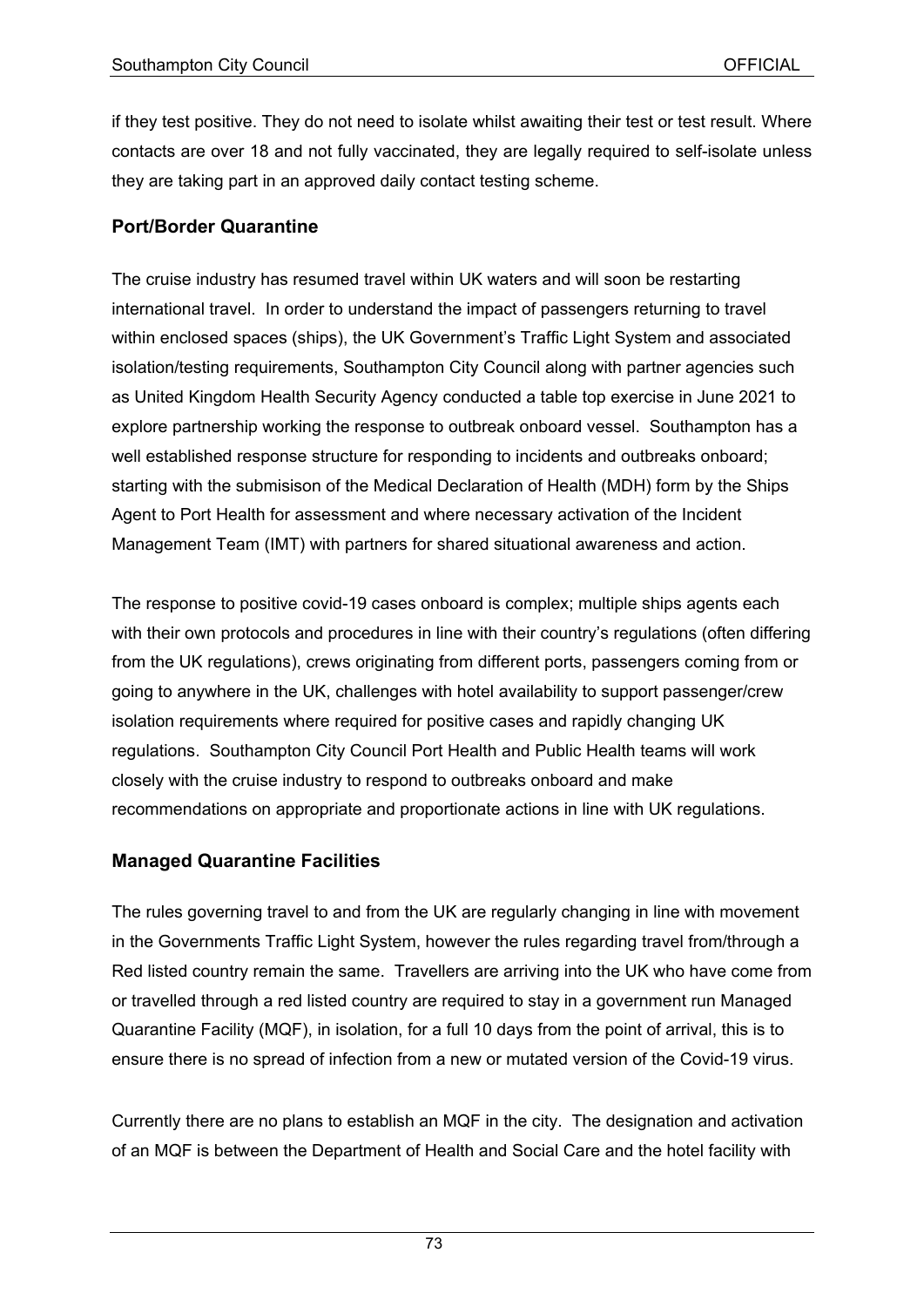engagement from local partners in supporting the wrap around care provided to guests by DHSC for the duration of their stay.

Southampton City Council, with partner agencies including neighbouring local authorities, emergency services and the health sector, have a well-established process for a response to the establishment of an MQF in the area. This has been tested in a multi-agency exercise and identified lessons incorporated into the planning and discussed at the Pan-Hampshire Health Protection Collaborative Forum. A Command and Control structure, with supporting arrangements, has been agreed and key partners have been briefed on their roles and responsibilities through the Health Protection Board.

## **Support for self-isolation**

support such as: The authority has in place a support network of volunteer organisations to provide practical

- a) emergency food provision either through a one-off food parcel or a referral to a food bank
- b) undertaking shopping (though the recipient will still be obliged to pay)
- c) Collection of prescriptions or medication
- d) Support for those living alone such as a person to call and speak to them

The self-isolation grant of £500 is processed through the authority Revenue and Benefits team in line with the Treasury requirements for assessment and eligibility for the payment.

In addition, a case can be referred to the children or adult support services that the authority offers in its normal support to the community.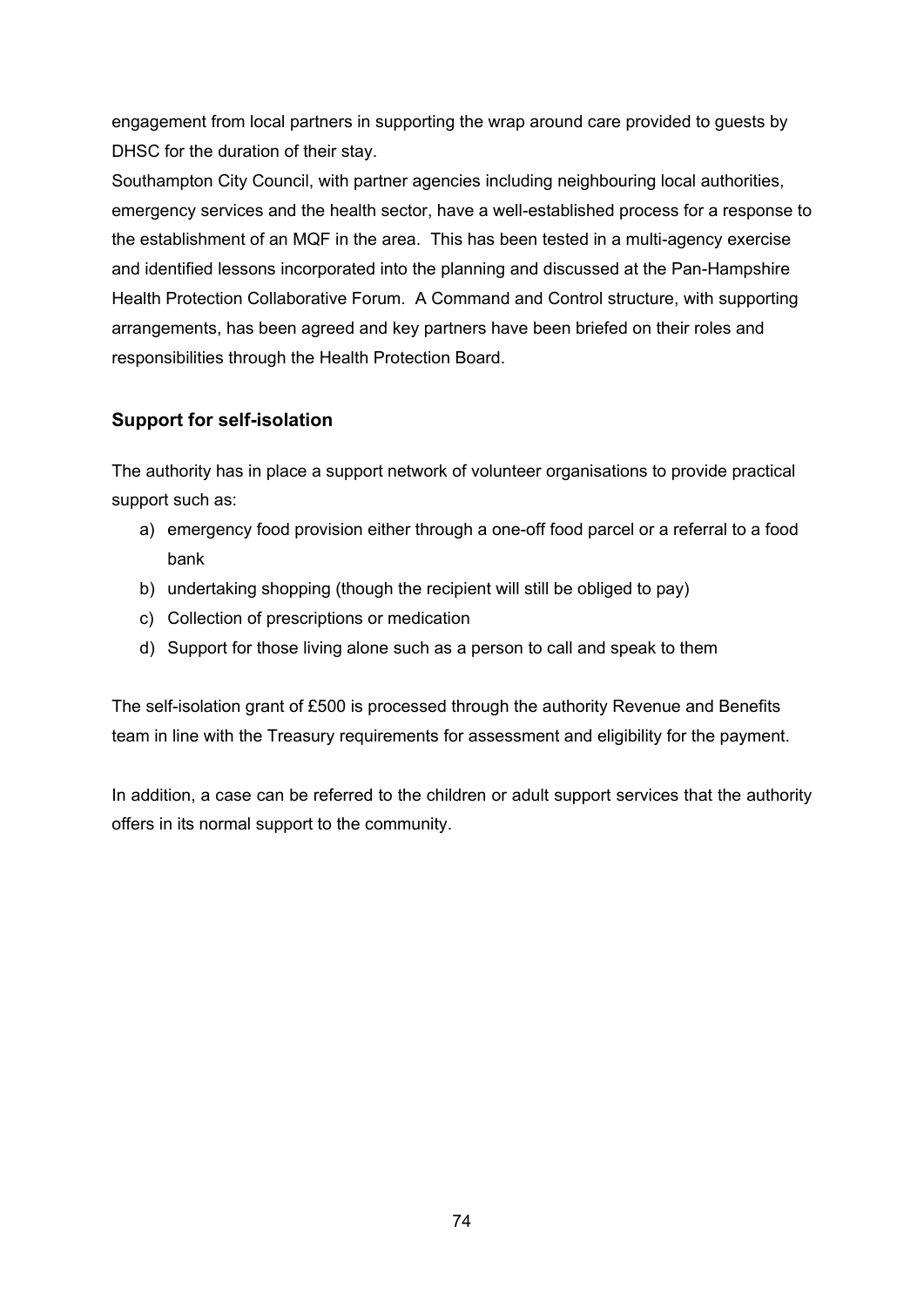## **Section 11 Data Integration and Intelligence**

### **Use of data to inform prevention and outbreak management actions**

 Data and intelligence is crucial in informing strategic and operational decisions on how best to management of local outbreaks. Data is currently being utilised in a range of ways, and prevent the transmission of COVID-19, maintain public confidence and engagement with public health measures (see section 3), and inform the identification and proactive including to:

- • Identify epidemiological patterns across the city to refine understanding of high-risk places, locations and communities.
- Inform communications, community engagement, and compliance activities.
- Identify complex outbreaks so that appropriate action can be taken, and including whether an Outbreak Management Team (OMT) needs to be convened.
- Support quality and performance reporting for operational and strategic purposes.

Southampton City Council receives the following data and reports:

Daily reports from UKHSA

- Daily contact tracing update
- Exceedance reports for pillar 1 and 2 combined
- Situational awareness national report
- UKHSA Power BI COVID-19 Situational Awareness Explorer Portal
- COVID 19 Epidemiology
- Outbreaks, Clusters and Settings
- Postcode level testing data (pillar 1 and 2 positive tests, cases, negatives and voids)
- Common Exposures
- Local Contact Tracing data
- Vaccine data
- Variant data
- NHS Test & Trace QR Venue App data

Daily Reports from NIMS/Foundry

• Vaccine Data